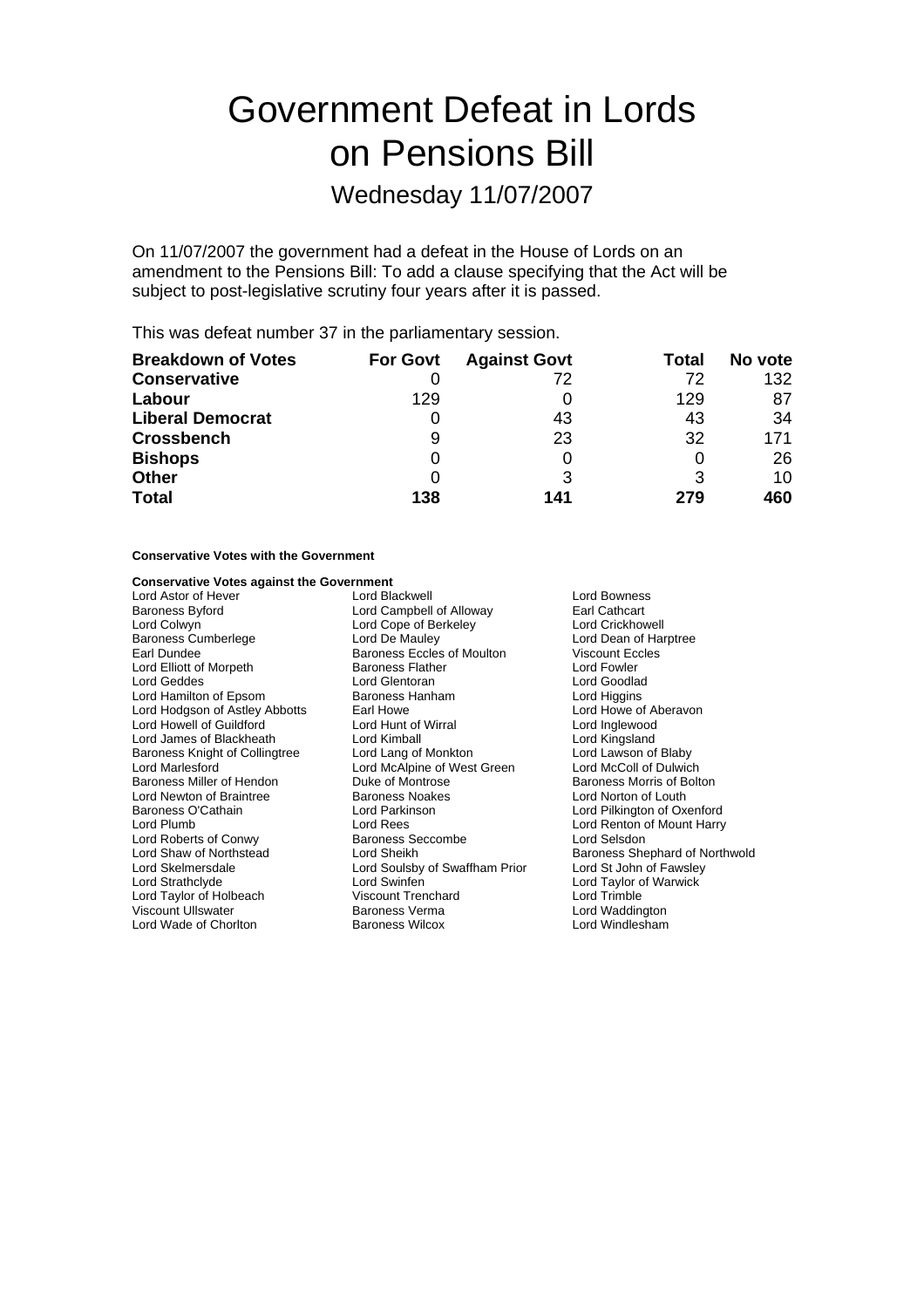**Labour Votes with the Government** Baroness Adams of Craigielea Lord Adonis Lord Ahmed Lord Alli **Communist Communist Communist Communist Communist Communist Communist Communist Communist Communist C**<br>Baroness Andrews **Communist Communist Communist Communist Communist Communist Communist Communist Communist** Lord Bach Lord Barnett Lord Bassam of Brighton<br>
Lord Berkeley Cord Bernstein of Craigweil Lord Bhattacharyya Baroness Billingham Lord Bilston Baroness Blackstoness Blackstoness Blackstoness Blackstoness Blackstoness Bla<br>
Lord Boyd of Duncansby Lord Bradley Lord Brooke of Alverthorpe **Lord Brookman** Lord Brooks of Tremorfange Cord Brooks of Tremorfange Cord Campbell-Savours<br>Cord Campbell-Savours Cord Ciscount Chandos Lord Burlison Lord Campbell-Savours<br>
Lord Christopher Lord Clark of Windermere Lord Christopher **Lord Clark of Windermere** Lord Clarke of Hampstead<br>
Lord Clinton-Davis **Lord Corbet of Castle Vale** Baroness Crawley Lord Cunningham of Felling Baroness David Lord Davies Lord Davies Card Davies Caroness Dean of Thornton-le-Fylde Lord Desai Lord Davies of Coity Baroness Dean of Thornton-le-Fylde Lord Desai Lord Elder Lord Evans of Temple Guiting Lord Evans of Parkside<br>
Lord Falconer of Thoroton Baroness Falkender Baroness Farrington of Lord Falconer of Thoroton Baroness Falkender Baroness Farrington of Ribbleton<br>Lord Filkin Baroness Ford Baroness Ford Boster of Bishop Auckland Lord Filkin **Example 2** Exercise Baroness Ford **Example 2 Lord Foster of Bishop Auckland**<br>Baroness Gale **Baroness Gibson of Market Rasen** Lord Gilbert Baroness Gale<br>
Baroness Golding<br>
Lord Gordon of Strathblane Lord Gould of Brookwood Lord Graham of Edmonton Lord Grocott Lord Harris of Haringey **Lord Harrison**<br>
Lord Haworth Chilton Baroness Henig Baroness Howells of St Davids Lord Howie of Troon Lord Hoyle<br>
Lord Hughes of Woodside Lord Hunt of Chesterton Lord Hunt of Kings Heath Lord Hughes of Woodside Lord Hunt of Chesterton<br>
Lord Irvine of Lairg<br>
Lord Janner of Braunstone Baroness Jones of Whitchurch<br>Lord Kirkhill Lord Kirkhill **Carolic Lord Lea of Crondall** Lord Lipsey<br>
Lord Lofthouse of Pontefract Lord Mackenzie of Framwellgate Baroness M Lord Lofthouse of Pontefract Lord Mackenzie of Framwellgate Baroness Massey of Darwen<br>Lord Maxton Cord Mattingey Baroness McDonagh Lord McIntosh of Haringey Baroness McIntosh of Hudnall Lord Moonie **Lord Morgan** Lord Morgan **Baroness Morgan of Huyton**<br>
Baroness Morgan of Drefelin **Lord O'Neill of Clackmannan** Lord Parekh Baroness Morgan of Drefelin Lord O'Neill of Clackmannan Lord Parekh<br>
Lord Patel of Blackburn Lord Pendry Baroness Pit Lord Patel of Blackburn **Lord Pendry Communist Communist Communist** Baroness Pitkeathley<br>
Baroness Prosser **Baroness Communist Communist Communist Communist Communist Communist Communist Communist Comm** Baroness Prosser **Baroness Action** Baroness Quin Baroness Ramsay of Cartvale<br>
Baroness Rendell of Babergh Baroness Rendell of Babergh Lord Rooker Lord Rowlands **Baroness Royall of Blaisdon** Cord Sawyer<br>Baroness Scotland of Asthal **Baroness Lord Sheldon** Viscount Simon Baroness Scotland of Asthal Lord Sheldon **Communist Communist Communist Communist Communist Communist Communist Communist Communist Communist Communist Communist Communist Communist Communist Communist Communist Communist** Baroness Smith of Gilmorehill Lord Snape<br>Baroness Taylor of Bolton Baroness Thornton Baroness Taylor of Bolton **Baroness Thornton** Baroness Thornton **Baroness Tomas Lord Tomlinson**<br>
Lord Truscott **Baroness Turne** Baroness Vadera **Carolic Construent Construent** Lord Varley Cord Varner<br>Baroness Warwick of Undercliffe Lord West of Spithead **Construent Baroness Whitaker** Baroness Warwick of Undercliffe

Lord Bernstein of Craigweil Lord Bhattacharyya<br>Lord Bilston Baroness Blackstone Lord Boyd of Duncansby Lord Bradley<br>
Lord Brookman **Lord Brooks** of Tremorfa Lord Corbett of Castle Vale Baroness Crawley<br>
Baroness David Baroness Clotham Lord Donoughue Lord Gordon of Strathblane Baroness Gould of Potternewton<br>
Lord Graham of Edmonton Lord Grocott Baroness Henig<br>
Lord Howie of Troon<br>
Lord Hovle<br>
Lord Hovle Lord Janner of Braunstone **Baroness Jay of Paddington**<br>
Lord Jordan **Baroness Jay of West Bromwich** Baroness McDonagh Lord McIntosh of Haringey<br>
Lord McKenzie of Luton<br>
Lord Mitchell Baroness Rendell of Babergh Lord Rooker Lord Tunnicliffe **Baroness Turner of Camden**<br>
Lord Varley **Baroness Turner** Lord Warner Baroness Wilkins Lord Williams of Elvel Lord Woolmer of Leeds

Baroness Ashton of Upholland

**Labour Votes against the Government**

### **Liberal Democrat Votes with the Government**

# **Liberal Democrat Votes against the Government**

Baroness Bonham-Carter of Yarnbury Lord Burnett Lord Chidge<br>
Lord Clement-Jones Lord Cotter Lord Dykes Lord Clement-Jones Lord Cotter Lord Dykes Viscount Falkland Earl Glasgow<br>
Lord Greaves Controller Baroness Hamwee Lord Greaves **Baroness Hamwee** Baroness Hames Harris of Richmond<br>
Lord Jones of Cheltenham **Baroness Harris of Allamand** Lord Lord Lee of Trafford Lord Maclennan of Rogart Baroness Maddock Lord McNally

Lord Avebury **Baroness Barker**<br>
Lord Burnett **Lord Chidgey** Lord Kirkwood of Kirkhope